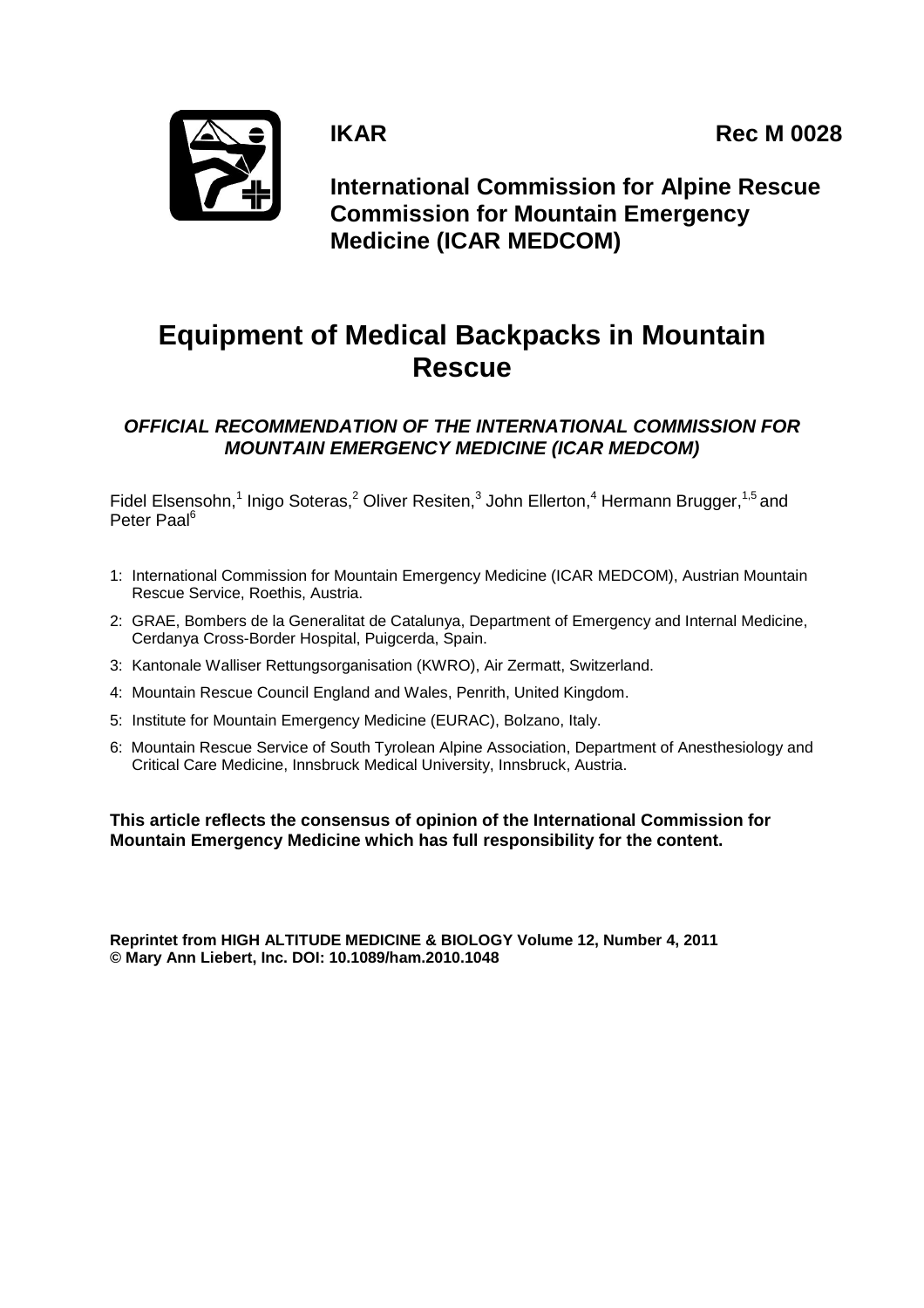## Equipment of Medical Backpacks in Mountain Rescue

Fidel Elsensohn,<sup>1</sup> Inigo Soteras,<sup>2</sup> Oliver Resiten,<sup>3</sup> John Ellerton,<sup>4</sup> Hermann Brugger,<sup>1,5</sup> and Peter Paal<sup>6</sup>

## Abstract

Elsensohn, Fidel, Inigo Soteras, Oliver Reisten, John Ellerton, Hermann Brugger, and Peter Paal. Equipment of medical backpacks in mountain rescue. High Alt. Med. Biol. 12:343-347.—We conducted a survey of equipment in medical backpacks for mountain rescuers and mountain emergency physicians. The aim was to investigate whether there are standards for medical equipment in mountain rescue organizations associated with the International Commission for Mountain Emergency Medicine (ICAR MEDCOM). A questionnaire was completed by 18 member organizations from 14 countries. Backpacks for first responders are well equipped to manage trauma, but deficiencies in equipment to treat medical emergencies were found. Paramedic and physicians' backpacks were well equipped to provide advanced life support and contained suitable drugs. We recommend that medical backpacks should be equipped in accordance with national laws, the medical emergencies in a given region, and take into account the climate, geography, medical training of rescuers, and funding of the organization. Automated external defibrillator provision should be improved. The effects of temperature on the drugs and equipment should be considered. Standards for training in the use and maintenance of medical tools should be enforced. First responders and physicians should only use familiar tools and drugs.

Key Words: Emergency medical service; medical equipment; mountain rescue; prehospital emergency care; backpack

## Introduction

MOUNTAIN RESCUE TEAMS ARE TRAINED to treat patients<br>according to international standards (Anonymous, 2005), but treatment in remote and mountainous areas can be limited by personnel and equipment. In most situations, a medically trained mountain rescuer acts as first responder on Basic Life Support (BLS) level before an emergency physician or a paramedic will provide Advanced Life Support (ALS) treatment. The contents of a medical backpack are determined by many factors, such as national laws, funding, medical training of rescuers, common medical emergencies of a given region, and personal preference. Difficult terrain, harsh weather conditions, and long access and evacuation times require light and space-saving equipment. Backpacks are more in use now than hand-carried bags because they are more comfortable to carry and allow the rescuers' hands to be

free which is important in difficult terrain. Recently, the injury patterns of mountain casualties (Hearns, 2003), the status of mountain rescue services (Brugger et al., 2005), and medical training in mountain rescue (Elsensohn et al., 2009) have been reported. However, neither an overview, nor recommendations exist on which medical equipment should be employed in the treatment of mountain casualties. The purpose of this study was to evaluate the contents of medical backpacks designed for terrestrial missions in mountain rescue organizations associated with the International Commission for Mountain Emergency Medicine (ICAR MEDCOM) and to give recommendations regarding medical equipment.

## Aims and Methods

A standardized questionnaire was distributed and collected in 2006 among ICAR MEDCOM representatives. This

<sup>&</sup>lt;sup>1</sup>International Commission for Mountain Emergency Medicine (ICAR MEDCOM), Austrian Mountain Rescue Service, Roethis, Austria. 2 GRAE, Bombers de la Generalitat de Catalunya, Department of Emergency and Internal Medicine, Cerdanya Cross-Border Hospital, Puigcerda, Spain.

 $K$ antonale Walliser Rettungsorganisation (KWRO), Air Zermatt, Switzerland.

<sup>4</sup> Mountain Rescue Council England and Wales, Penrith, United Kingdom.

<sup>&</sup>lt;sup>5</sup>Institute for Mountain Emergency Medicine (EURAC), Bolzano, Italy.

<sup>6</sup> Mountain Rescue Service of South Tyrolean Alpine Association, Department of Anesthesiology and Critical Care Medicine, Innsbruck Medical University, Innsbruck, Austria.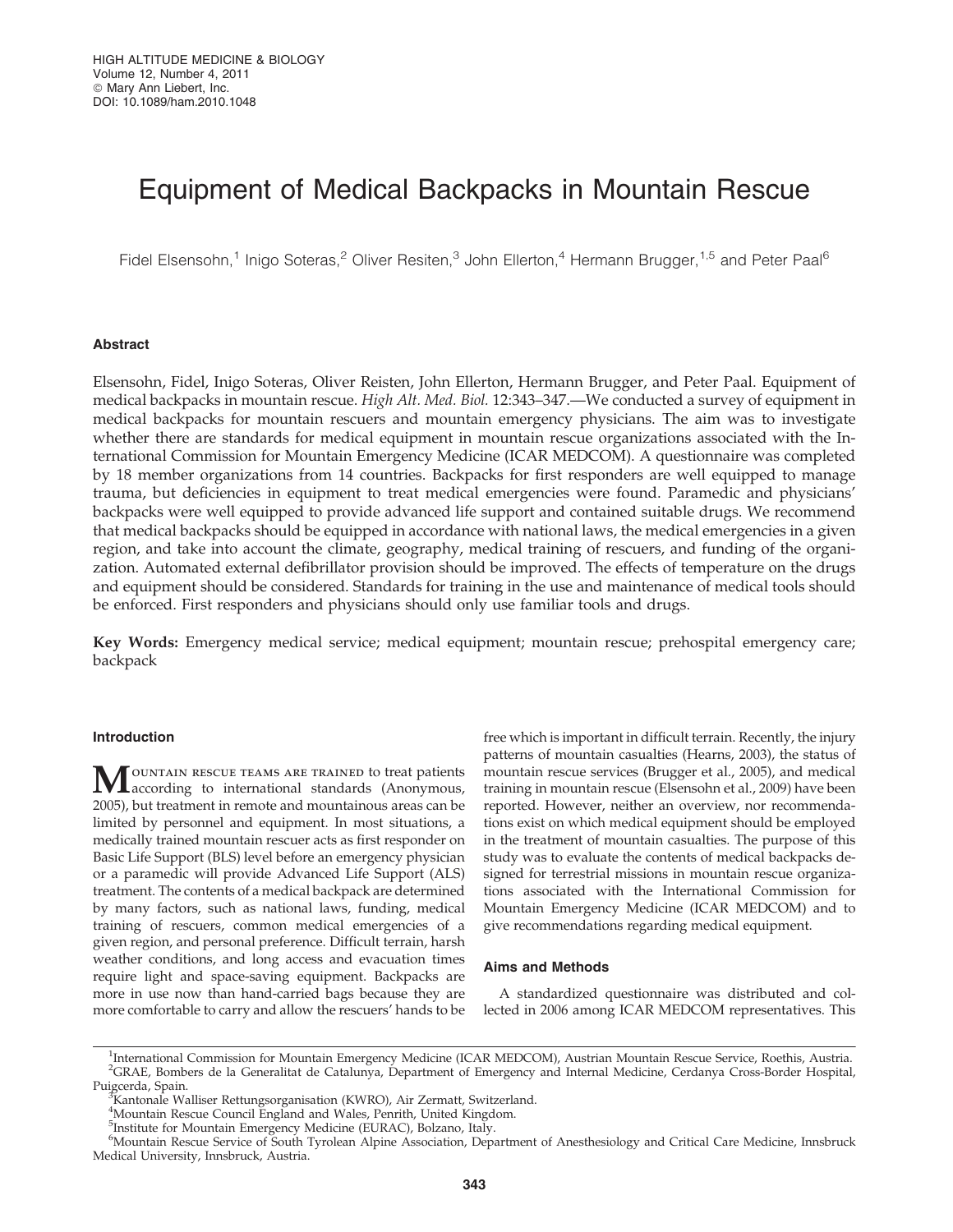study analyzed only the contents of medical backpacks and did not ask how frequently technical and medical devices are used. The results and recommendations were discussed among the authors, and presented at the ICAR MEDCOM meetings in Chamonix, France, in October 2008 and in Bansko, Bulgaria, in March 2009. Finally, the ICAR MEDCOM approved the recommendations in Zermatt 2009. Nominal data are given as counts (percentages). Figures were arranged with Excel 2008 (Microsoft, Seattle, WA).

## **Results**

Eighteen mountain rescue organizations from 14 countries in North America and Europe returned the questionnaire (Table 1). Sixteen organizations provide a special medical backpack for mountain rescuers who are acting as first responders, whilst all 18 organizations provide a special medical backpack for mountain rescue physicians. The contents of the mountain rescuers' medical backpacks are shown in Figure 1. Eight of 16 (50%) backpacks are equipped with oral nitroglycerin, five (33%) contain oral analgesics, but seven (43%) backpacks contain no drugs. Medical equipment in medical backpacks of mountain rescuers is defined by law in two (12%), by internal or national standards in 10 (63%), and by no specific standards in four (25%) organizations.

The contents of the mountain rescue physicians' medical backpacks are shown in Figures 2 and 3. Their content is defined by law in three of 18 (17%), by internal standards in 13 (72%), and by no specific standards in two (11%) organizations. These backpacks always stay with the mountain rescue physician in 12 (67%) organizations, whilst in the remaining six (33%) organizations the backpack is brought to the scene independently of the mountain rescue physician, just in case another physician reaches the scene first. Drugs are provided and maintained by the mountain rescue physician in 13 (72%) organizations.

Table 1. Mountain Rescue Organizations Participating in the Survey

| Country                            | Organization                        |
|------------------------------------|-------------------------------------|
| Austria                            | Mountain Rescue Salzburg            |
| Austria                            | Mountain Rescue Styria              |
| Austria                            | Mountain Rescue Vorarlberg          |
| Bulgaria                           | Mountain Rescue Service             |
| Canada                             | Canadian Ski Patrol                 |
| Canada                             | Canadian Mountain Holidays          |
| Croatia                            | Mountain Rescue Service             |
| England                            | Mountain Rescue Council             |
| Germany                            | Bergwacht                           |
| Italy                              | Corpo Nazionale Soccorso            |
|                                    | Alpino e Speleologico               |
| Norway                             | Mountain Rescue Service             |
| Poland                             | Polish Mountain Rescue (TOPR)       |
| Slovenia                           | Mountain Rescue Service             |
| Slovakia                           | <b>HSNS Mountain Rescue Service</b> |
| Slovakia                           | <b>HZS Mountain Rescue Service</b>  |
| Spain                              | Mountain Rescue Service             |
| Switzerland                        | Kantonale Walliser                  |
|                                    | Rettungsorganisation (KWRO)         |
| <b>United States</b><br>of America | Mountain Rescue Association (MRA)   |



FIG. 1. Medical equipment of first responders' backpacks (organizations  $n = 16$ ; chart limited to equipment with  $> 1$ item).

## Discussion

In terrestrial rescue, the physician is frequently not the first rescuer on the scene. Trained mountain rescuers, acting as first responders, will perform the initial assessment and maneuvers such as BLS, splinting, wound dressing, and protecting the patient from further heat loss. In some countries these first responders may be paramedics, mountain guides (e.g., in North America) or casualty care certified mountain rescuers (e.g., in United Kingdom) able to give a restricted range of drugs.

In such a circumstance, these drugs may become part of the mountain rescuer's backpack (Arntz et al., 2010; Ellerton, 2006). Thus, most organizations have tailored their medical backpacks into one for trained mountain rescuers and one for physicians. The degree to which these backpacks are complimentary, thus avoiding weighty duplication, will depend on the organization's necessities. All monitored medical backpacks for mountain rescuers are equipped with medical equipment for trauma therapy. In contrast, only eight of 16 (50%) organizations provide an Automated External Defibrillator (AED) thus, potentially compromising the management of a primary cardiac arrest. At mass events, rescue missions in frequented ski resorts, or remote villages with long access time for ALS providers an AED may potentially save lives (Elsensohn et al., 2006).

In addition to the mountain rescuers' backpacks, the physicians' medical backpacks have equipment to give oxygen, cannulate a peripheral vein, and administer intravenous fluids. All backpacks for physicians are equipped with ALS material according to the International Liaison Committee On Resuscitation (ILCOR) guidelines (Morrison et al., 2010; Nolan et al., 2010).

Blood pressure measurement devices are part of all backpacks and pulse-oximetry in 13 out of 18 (72%). The additional weight of a blood pressure cuff must be evaluated against other ways of monitoring and clinical findings and the less weight of a pulse oximetry. However, in cases such as traumatic brain injury (TBI) or permissive hypotension treatment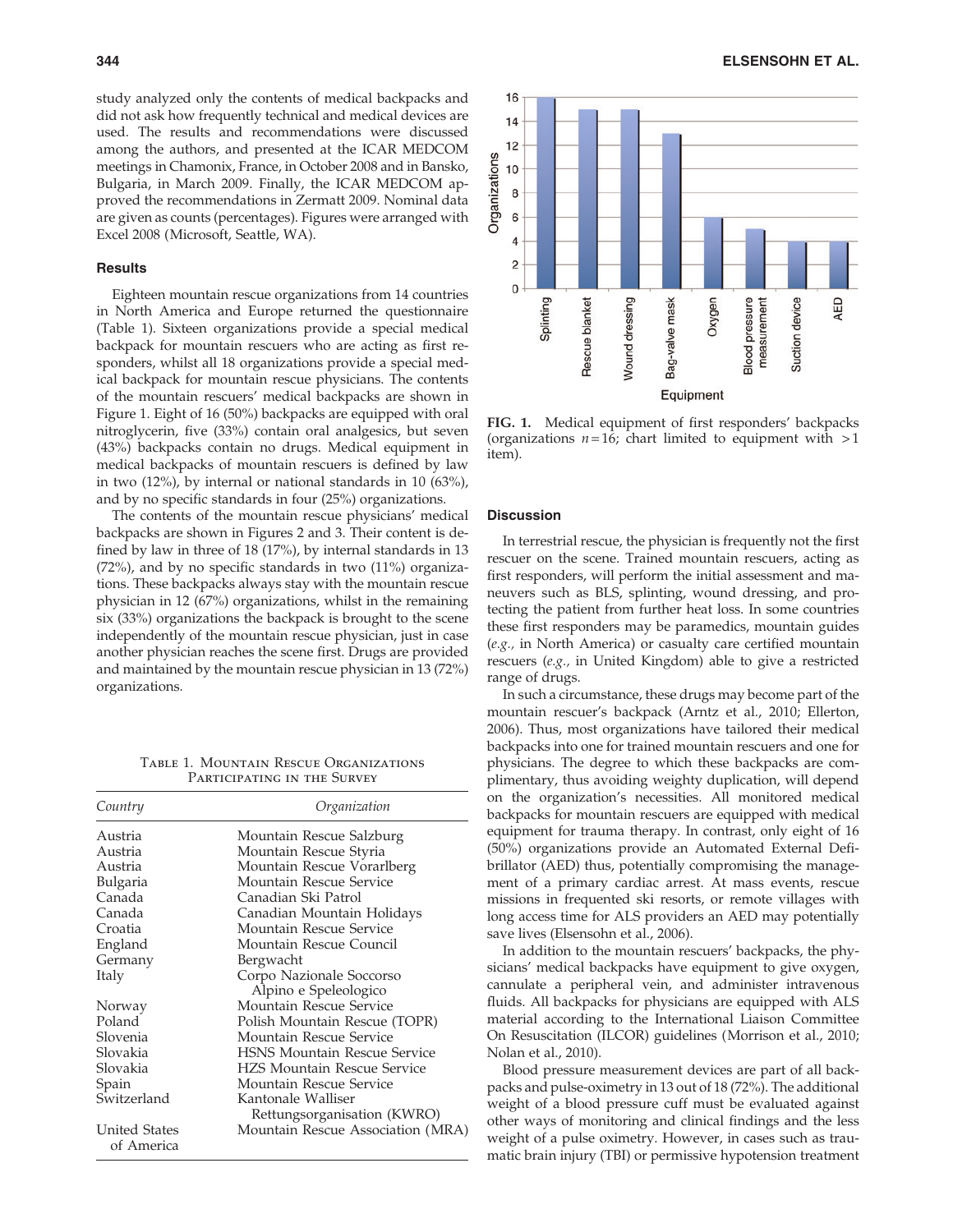

FIG. 2. Medical equipment of physicians' backpacks (organizations  $n = 18$ ; chart limited to equipment with  $>1$  item)

(Sumann et al., 2009), accurate blood pressure measurement is mandatory.

Seventeen out of 18 (94%) of the physician's backpacks have equipment for tracheal intubation or a supraglottic airway device (Cook et al., 2006). Mirroring the finding of the rescuers' backpacks, an AED or a manual defibrillator is less frequently part of the equipment (8/18, 44%). An ECG is included only in 7/18 (40%) of physicians' backpacks. A monitoring device with the possibility of defibrillation should be considered to be part of every physicians backpack to detect and immediately treat arrhythmias or other cardiac dysfunctions. This should also be fact for all medical helicopter operations.

Drugs are limited because of weight and available space. A minimum drug equipment should include acetylic salicylic acid, a strong opioid (e.g., morphine) and nitroglycerin (to treat an acute coronary syndrome) (Arntz et al., 2010); cristalloids/colloids and a vasopressor for shock (Sumann et al., 2009), and ketamine/midazolam for analgesia/sedation during procedures (Bredmose et al., 2009; Ellerton et al., 2009). Hyperosmotic solutions so far did not show improved



FIG. 3. Drugs in physicians' backpacks (organizations  $n = 18$ ; chart limited to equipment with  $> 1$  item)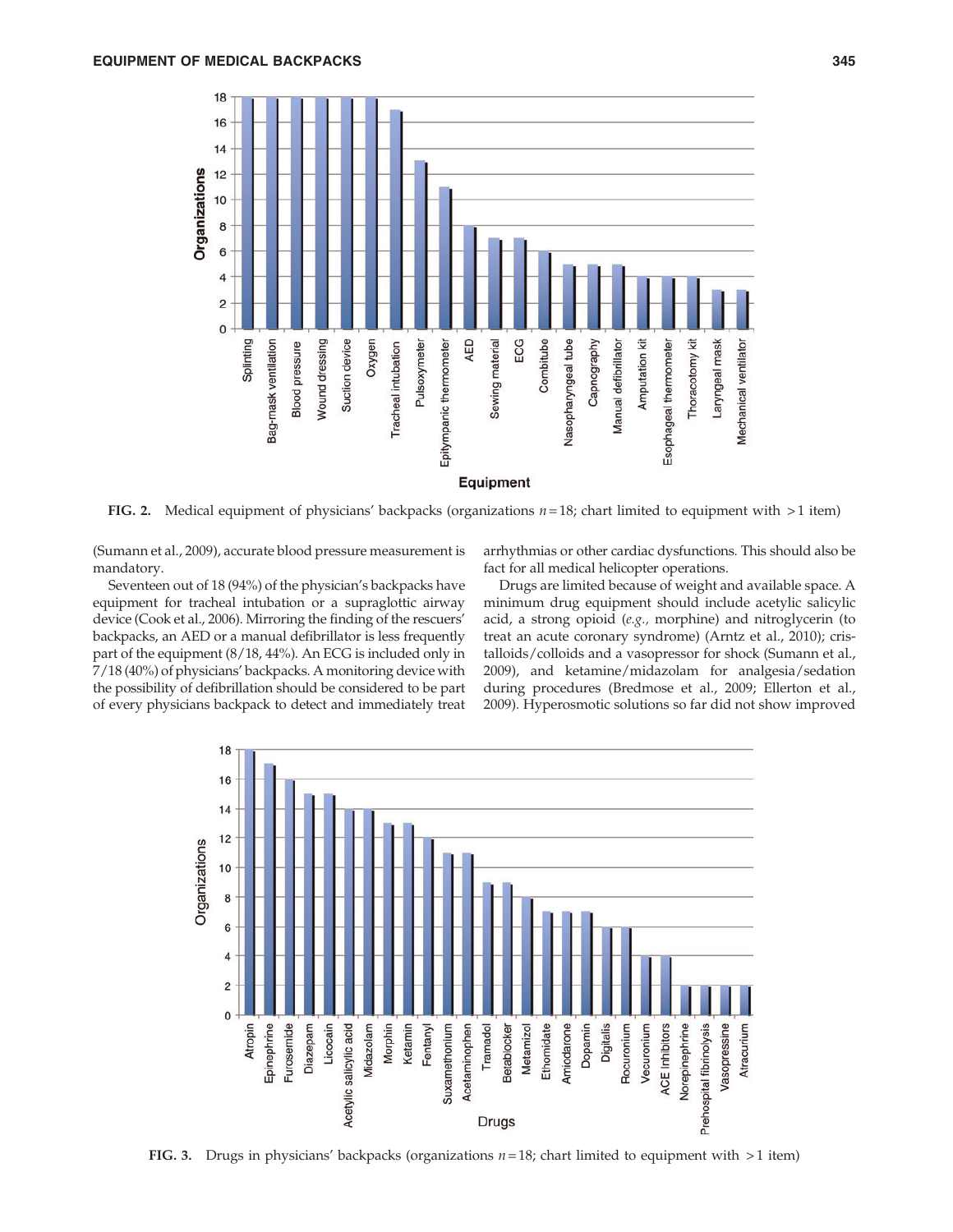| Drugs       | Drugs<br>According to national and internal<br>regulations, for example, nonsteroidal anti-<br>inflammatory drugs (e.g., acetylsalicylic<br>acid, diclofenac, ketoprofene), morphine,<br>nitroglycerin |
|-------------|--------------------------------------------------------------------------------------------------------------------------------------------------------------------------------------------------------|
|             | Medical equipment                                                                                                                                                                                      |
| I.V. line   | Intravenous line set and infusions $(e.g.,$<br>500 mL crystalloid)                                                                                                                                     |
| equipment   | Miscellaneous Adhesive tape, aluminum blanket, gloves,<br>scissors                                                                                                                                     |
| Monitoring  | Blood pressure measurement, pulse oximetry,<br>epitympanic thermometer                                                                                                                                 |
| Trauma      | Splinting (e.g., cervical collar, SAM splint®,<br>wound dressing                                                                                                                                       |
| Ventilation | Bag-valve mask, manual suction device,<br>nasopharyngeal and oropharyngeal tube,<br>oxygen, pocket mask®, Venturi mask                                                                                 |

Table 2. Recommendations for Mountain Rescuer's Medical Backpack

Table 3. Recommendations for Physician's Backpack in Mountain Rescue

|                                                           | Drugs                                                                                                                                                                                                                                                                         |
|-----------------------------------------------------------|-------------------------------------------------------------------------------------------------------------------------------------------------------------------------------------------------------------------------------------------------------------------------------|
| Advanced life                                             | Amiodarone, atropine, epinephrine                                                                                                                                                                                                                                             |
| support<br>Analgesics                                     | Strong opioid (e.g., fentanyl, morphine),<br>ketamine, nonsteroidal anti-<br>inflammatory drug (e.g., diclofenac,<br>ketoprofene)                                                                                                                                             |
| Sedatives<br>Muscle paralytics<br>Cardiovascular<br>drugs | Ethomidate, midazolam, propofol<br>Rocuronium, suxamethonium<br>Acetylsalicylic acid, beta-blocker,<br>fibrinolytic, heparin, nitroglycerin,<br>vasopressor (e.g., dopamine,<br>norepinephrine)                                                                               |
| Bronchodilators                                           | Beta-agonists (inhalative and i.v.),<br>corticosteroids (inhalative),<br>theophylline                                                                                                                                                                                         |
| Other drugs                                               | Flumazenil, furosemide, glucose 33% or<br>$40\%$ , H <sub>1</sub> - and H <sub>2</sub> -receptor antagonists,<br>naloxone, corticosteroids (i.v.)                                                                                                                             |
| I.V. line                                                 | Medical equipment<br>Intravenous line set and infusions $(e.g.,$<br>500 mL crystalloid), hypertonic fluid                                                                                                                                                                     |
| Miscellaneous<br>equipment                                | Adhesive tape, aluminum blanket,<br>gloves, indwelling urinary catheter<br>and bag, scissors                                                                                                                                                                                  |
| Monitoring                                                | Blood pressure measurement,<br>capnography, electrocardiogram,<br>glucometer, pulse oximetry,<br>stethoscope, thermometer (esophageal<br>and epitympanic)                                                                                                                     |
| Trauma                                                    | Replantation bag, splinting (e.g., cervical<br>collar, SAM splint®, wound dressing                                                                                                                                                                                            |
| Ventilation                                               | Alternative airway device (e.g., laryngeal<br>mask), bag- valve mask, manual<br>suction device, nasopharyngeal and<br>oropharyngeal tube, oxygen,<br>thoracotomy set, tracheal intubation<br>set (plastic laryngoscope scoop<br>preferable with cold weather, Venturi<br>mask |

outcome of traumatic hypovolemic shock and severe TBI (Bulger et al., 2011; Rockswold et al., 2009) but may reduce weight. Also their considerable volume effect may be advantageous in mountain rescue missions (Kreimeier et al., 2002; Nolan, 2001). The storage and operating environmental temperature of equipment and drugs should be considered (Kupper et al., 2006). The specialization of a physician influences the backpack contents in many instances. For example, an anesthesiologist's backpack, when compared to one of a general physician, may contain more advanced airway management equipment, hypnotics, and muscle relaxants.

Oxygen is a universal part when treating patients with medical and trauma emergencies, yet only six of 16 mountain rescuers' backpacks contain it. Frequently, oxygen is in limited supply because of its weight, even when lightweight highpressure cylinders are used (Ellerton, 2006). Techniques to employ oxygen efficiently such as a Venturi mask with a reservoir (Murphy et al., 2001) or an Oxymizer® (www.chadtherapeutics.com/usa/Disposable-Conservers/Oxymizer.html) allow tailoring the oxygen flow rate to the oxygen saturation as determined by pulse oximetry (Leach et al., 2009).

The weight of backpacks: monitoring devices range from 490 grams (AED with ECG function) and 2100 g for the smallest ECG with complete monitoring functions. Physician's backpacks with all recommended items usually weigh approximately 12 to 20 kg. Backpacks for first responders range from 5 to 8 kg.

## Limitations

One limitation of this study should be mentioned. First, only 14 out of 21 member countries participated in this inquiry. The possibility that the questionnaire did not include all drugs or equipment used by the participating organizations in a defined area should also be mentioned. A responder bias may be inherent to this questionnaire. Generalization of our data may be limited, because not all organizations associated with ICAR MEDCOM participated in this study. According to the aims of this study, adequacy and usefulness of technical medical devices and drugs have not been evaluated as this would be a task of another study. We are not recommending a detailed list of contents as there are no scientific data to evaluate a specific pattern of injuries under special circumstances in a given area. Therefore the recommendations are a consensus of experts.

### Conclusion and Recommendations

In mountain rescue, medical equipment transported to a casualty has to be restricted to the most essential items because weight in helicopter emergency medical services is at a premium or during terrestrial rescues the equipment has to be carried long distances over a prolonged time (Tomazin, 2003). Medical backpacks should be equipped according to national laws, medical emergencies in a given region, climate, geography, medical training of rescuers, and funding. Backpacks for first responders should contain equipment for BLS (Elsensohn et al., 2006; Paal et al., 2007), splinting (Ellerton et al., 2009), wound dressing, blood pressure, and temperature measurement. Recommendations for mountain rescuer's medical backpacks are shown in Table 2. Backpacks for physicians should enable ALS, and treatment of trauma, anaphylaxis, pulmonary edema, and hypertensive urgency. Recommendations for physician's backpack in mountain rescue are shown in Table 3. However, the contents of a physician's and paramedic's back